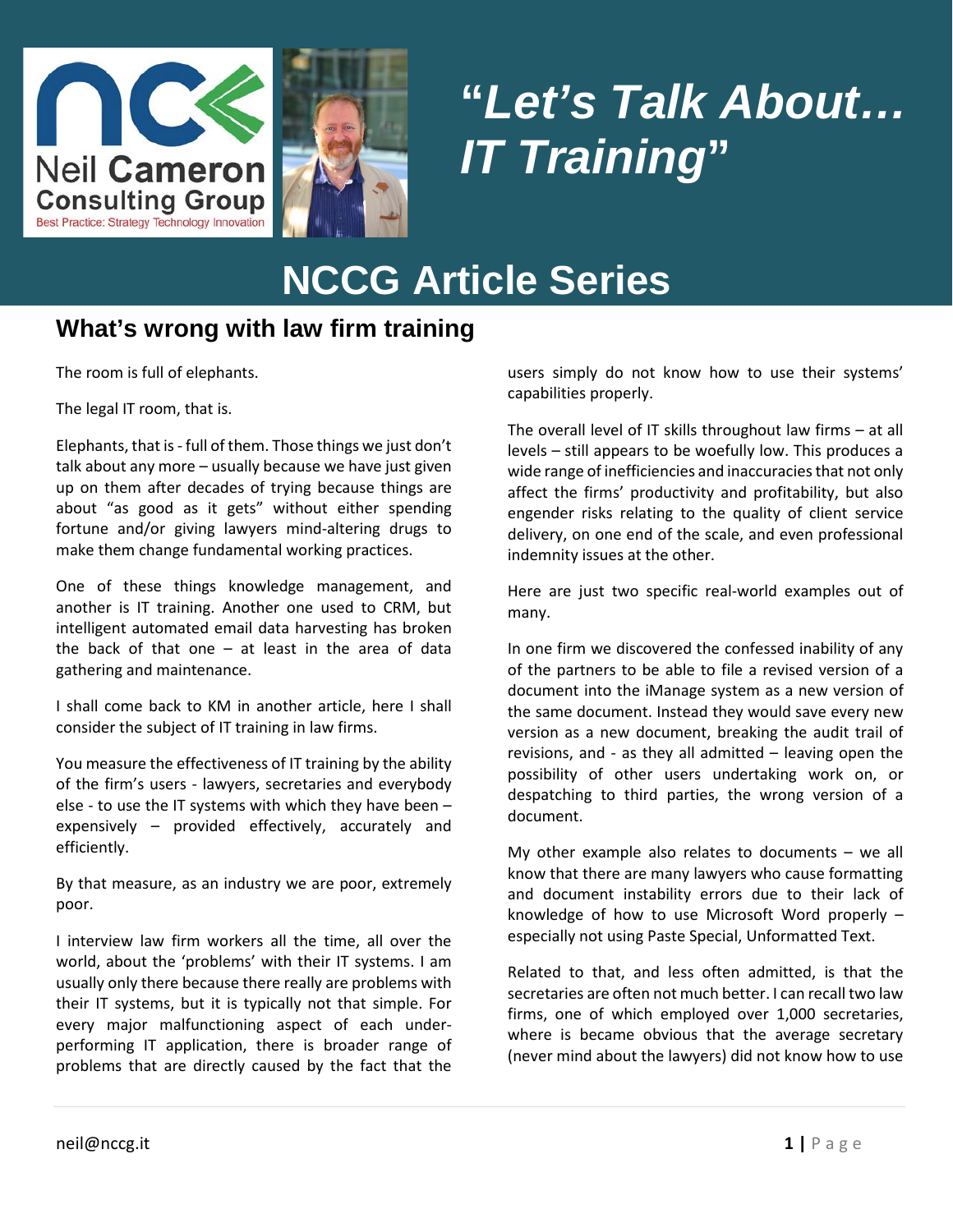## **NCCG Article Series**

automated paragraph numbering, table of contents generation or automated cross-referencing properly.

Instead, secretaries referred to 'Mavis' in the corner office on the 33rd floor, or 'Janet' the Word 'super-user', to whom they would send Word documents to sort out when they got into a mess.

Recent research indicates that most legal secretaries show only an average of 64% effectiveness on Microsoft Word with current 'normal' standards of law firm training.

These are just two simple examples out of a range of hundreds that I could have picked.

Taken altogether, throughout the industry, this is having a massive impact on efficiency, profitability and quality – the lack of ability to use their current IT systems effectively mean that much of the investment of law firms in IT is simply wasted as the full level of the potential benefits of the systems is never realised.

How did this come about? There are a number of key contributory factors.

Firstly, law firms  $-$  to be fair, in common with many employers - tend to assume that new recruits already know how to use Word, "after all, doesn't everybody?" Well, no they "doesn't". In fact, most Word users – who have not received proper professional training – habitually misuse Word, fail to format properly, do not know how to use any sophisticated functionality and hardly know how to use most basic functionality – because they have never been taught how to use it properly (if at all) or read even a basic Word manual; in effect they have earned by trial and error.

This results in woeful Word skills; for example, we found a long-time Word user who didn't know that there was a Footnote facility, never mind how to use it.

The next part of the problem is, of course, the lawyers; the screaming little prima donnas. They hate to think that there's something they don't know and that they're not expert in; and they feel it a badge of honour to be "too busy" to attend training courses, following the example of their older mentors.

Finally, there is the issue that senior management in Law Firms does not realise how much of their IT investment is being wasted by poor know-how at the moment, and (even if it does) is not usually willing to enforce a suitable on-going fee-earner training programme.

What to do?

Train users, obviously; but how?

Firstly, it needs to be recognised that training is a continuous process, not an event. Secondly, training needs to be promoted on a 'push' rather than a 'pull' basis – ideally on the basis of a set of defined Core IT Competences as defined below. Thirdly, the firm's senior management needs to promote the view that attendance at scheduled IT training sessions (even for senior lawyers) is not voluntary but compulsory, and is a factor that will be reviewed at their annual appraisal.

If it helps, perform an analysis of the money that the law firm is wasting as a result of poor use of IT systems, such as:

- the potential chargeable time not properly recorded due to the lack of understanding of time capture systems, even the latest time 'grabbing' software
- the opportunity cost of time wasted by lawyers misusing technology; either they are not charging this time to clients and losing income, or they are charging clients for it and thus reducing the firm's competitive edge
- the cost to the firm of non-fee earning staff (based on their salary and on-costs) of the minutes/hours wasted per day time misusing technology